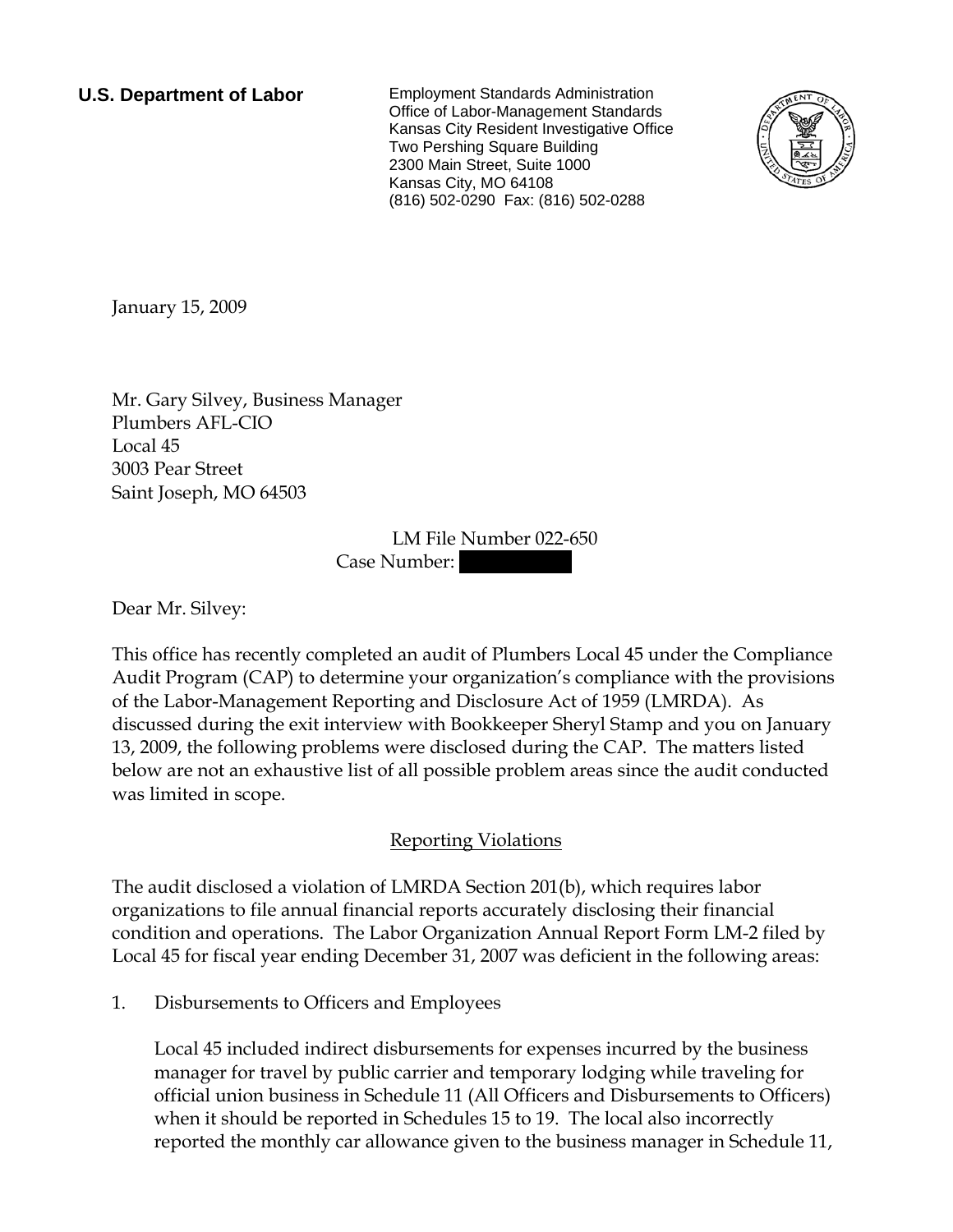Mr. Gary Silvey January 15, 2009 Page 2 of 3

Column D (Gross Salary) when it should be reported under Schedule 11, Column E (Allowances Disbursed).

Local 45 did not report the names of some officers and the total amounts of payments to them or on their behalf in Schedule 11. The union must report in Schedule 11 all persons who held office during the year, regardless of whether they received any payments from the union.

The union must report in Column F of Schedules 11 and 12 (Disbursements for Official Business) direct disbursements to officers and employees for reimbursement of expenses they incurred while conducting union business. In addition, the union must report in Column F of Schedules 11 and 12 indirect disbursements made to another party (such as a credit card company) for business expenses union personnel incur. However, the union must report in Schedules 15 through 19 indirect disbursements for business expenses union personnel incur for transportation by public carrier (such as an airline) and for temporary lodging expenses while traveling on union business. The union must report in Column G (Other Disbursements) of Schedules 11 and 12 any direct or indirect disbursements to union personnel for expenses not necessary for conducting union business.

2. Failure to Itemize Disbursement or Receipt

Local 45 did not properly report disbursements made out of the local's targeting fund. The disbursements were incorrectly reported under Schedule 20 (Benefits) when they should be reported under Schedule 17 (Contributions, Gifts, and Grants) as stated in the Frequently Asked Questions on the OLMS website. These disbursements should also be itemized according to the itemization threshold requirements.

I am not requiring that Local 45 file an amended LM report for 2007 to correct the deficient items, but Local 45 has agreed to properly report the deficient items on all future reports it files with OLMS.

I want to extend my personal appreciation to [Plumbers Local 45](#page-0-0) for the cooperation and courtesy extended during this compliance audit. I strongly recommend that you make sure this letter and the compliance assistance materials provided to you are passed on